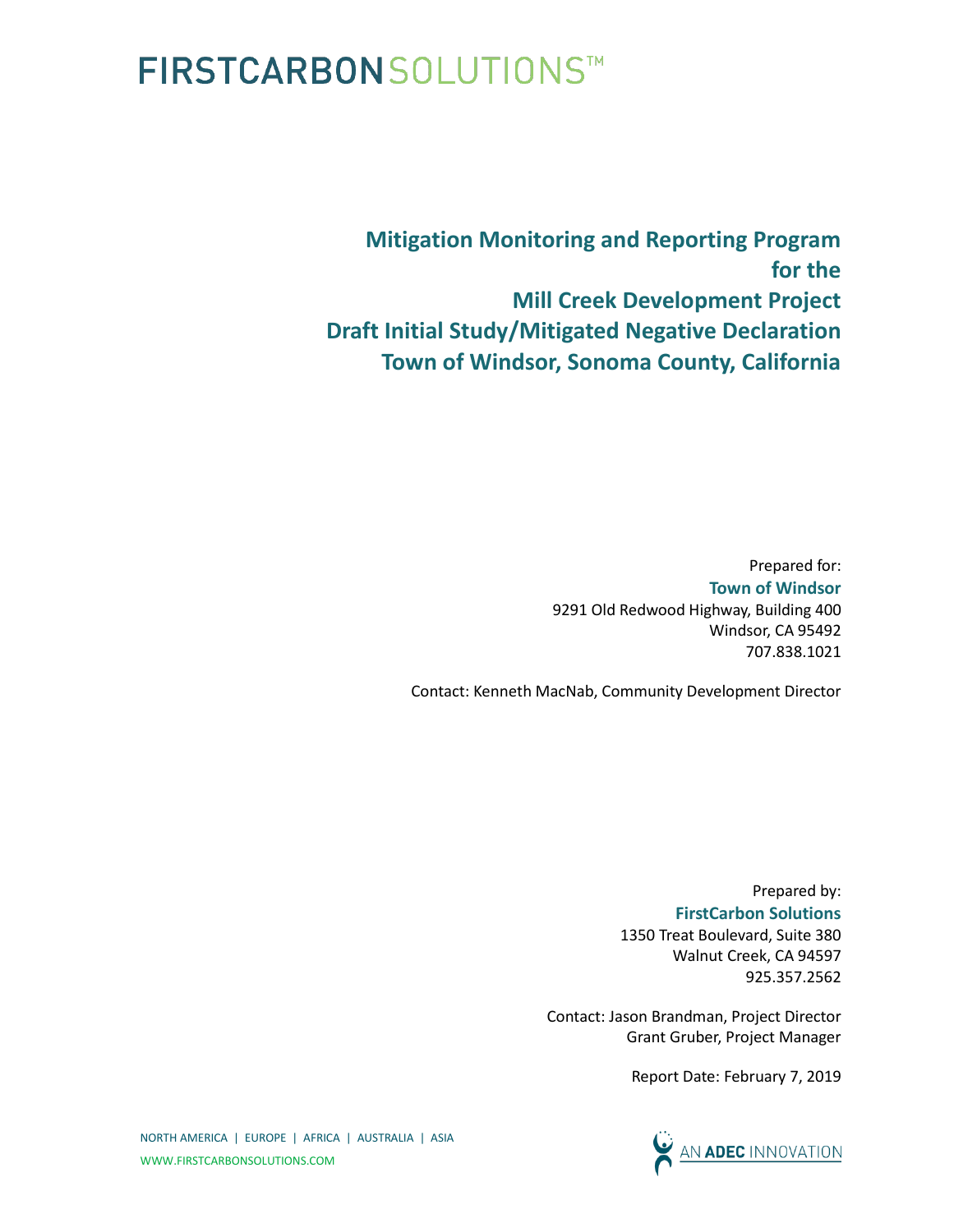## **Table 1: Mill Creek Development Project Mitigation Monitoring and Reporting Program**

|                                                                                                                                                                                                                                                                                                                                                                                                                                                                                                                                                                                                                                                                                                                                                                                                                                                                                                                                                                                                                                                                                                                                                                                                                                                                                                                                                                                                                                                                                                                                                                                                                                                                            |                                                              |                                     | <b>Responsible for</b> |             | <b>Verification of Completion</b> |
|----------------------------------------------------------------------------------------------------------------------------------------------------------------------------------------------------------------------------------------------------------------------------------------------------------------------------------------------------------------------------------------------------------------------------------------------------------------------------------------------------------------------------------------------------------------------------------------------------------------------------------------------------------------------------------------------------------------------------------------------------------------------------------------------------------------------------------------------------------------------------------------------------------------------------------------------------------------------------------------------------------------------------------------------------------------------------------------------------------------------------------------------------------------------------------------------------------------------------------------------------------------------------------------------------------------------------------------------------------------------------------------------------------------------------------------------------------------------------------------------------------------------------------------------------------------------------------------------------------------------------------------------------------------------------|--------------------------------------------------------------|-------------------------------------|------------------------|-------------|-----------------------------------|
| <b>Mitigation Measures</b>                                                                                                                                                                                                                                                                                                                                                                                                                                                                                                                                                                                                                                                                                                                                                                                                                                                                                                                                                                                                                                                                                                                                                                                                                                                                                                                                                                                                                                                                                                                                                                                                                                                 | <b>Method of Verification</b>                                | <b>Timing of Verification</b>       | <b>Verification</b>    | <b>Date</b> | <b>Initial</b>                    |
| 3.<br><b>Air Quality</b>                                                                                                                                                                                                                                                                                                                                                                                                                                                                                                                                                                                                                                                                                                                                                                                                                                                                                                                                                                                                                                                                                                                                                                                                                                                                                                                                                                                                                                                                                                                                                                                                                                                   |                                                              |                                     |                        |             |                                   |
| MM AIR-1: The following Best Management Practices (BMPs),<br>as recommended by the BAAQMD, shall be included in the<br>project design and implemented during construction:<br>a. All active construction areas shall be watered at least two<br>times per day.<br>b. All exposed non-paved surfaces (e.g., parking areas, staging<br>areas, soil piles, graded areas, and access roads) shall be<br>watered at least three times per day, and/or non-toxic soil<br>stabilizers shall be applied to exposed non-paved surfaces.<br>c. All haul trucks transporting soil, sand, or other loose<br>material off-site shall be covered and/or shall maintain at<br>least 2 feet of freeboard.<br>d. All visible mud or dirt track-out onto adjacent public roads<br>shall be removed using wet power vacuum street sweepers<br>at least once per day. The use of dry power sweeping is<br>prohibited.<br>e. All vehicle speeds on unpaved roads shall be limited to 15<br>miles per hour.<br>f. All roadways, driveways, and sidewalks to be paved shall be<br>completed as soon as possible. Building pads shall be laid as<br>soon as possible after grading unless seeding or soil binders<br>are used.<br>g. Idling times shall be minimized either by shutting equipment<br>off when not in use or reducing the maximum idling time to 5<br>minutes (as required by the California airborne toxics control<br>measure Title 13, Section 2485 of the California Code of<br>Regulations). Clear signage regarding idling restrictions shall<br>be provided for construction workers at all access points.<br>h. All construction equipment shall be maintained and properly | Notes on construction<br>plans/contracts; site<br>inspection | Prior to and during<br>construction | Town of Windsor        |             |                                   |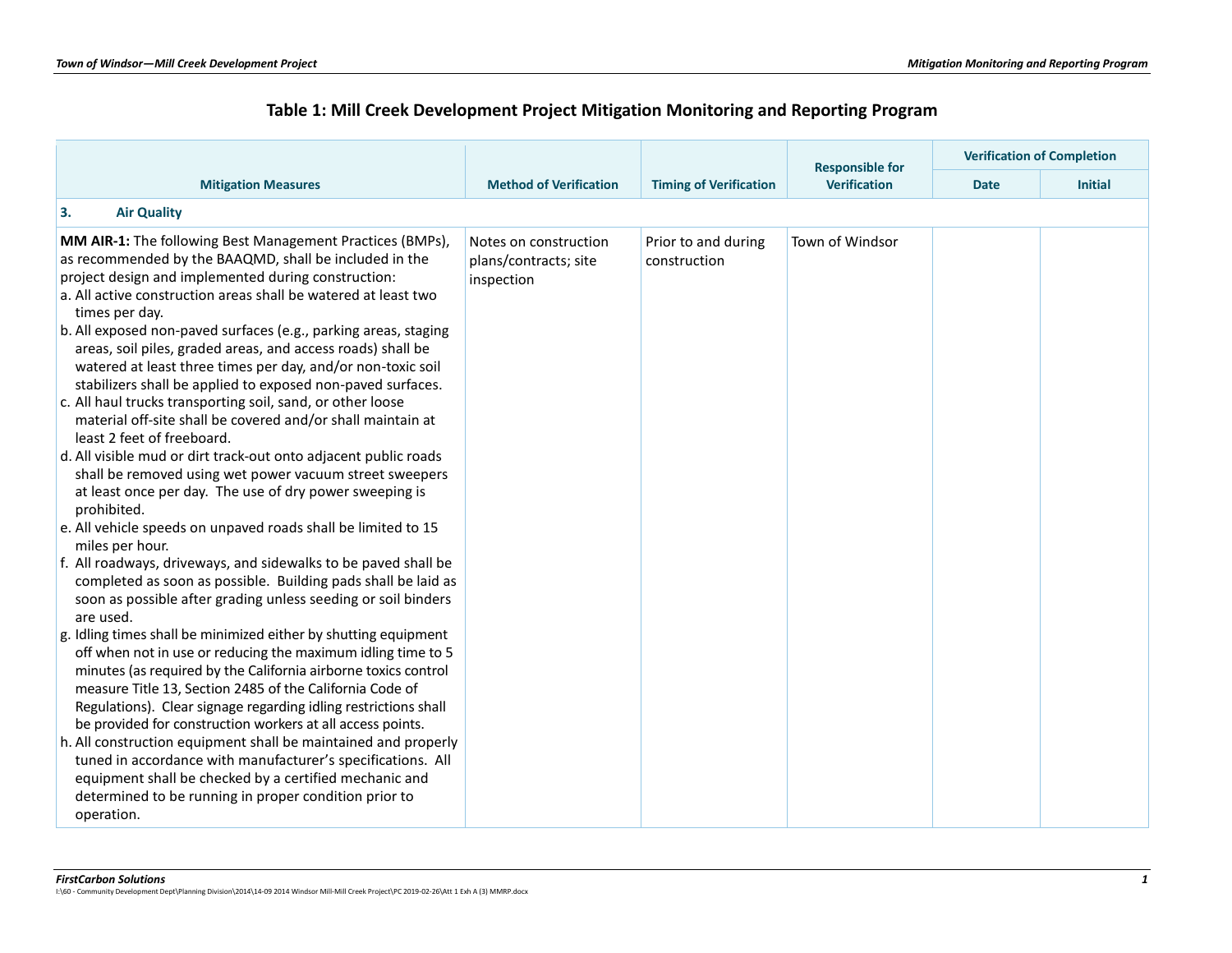|                                                                                                                                                                                                                                                                                                                                                                                                                                                                                                                                                                                                                                                                                                                                                                                |                                                              |                                     | <b>Responsible for</b> | <b>Verification of Completion</b> |                |
|--------------------------------------------------------------------------------------------------------------------------------------------------------------------------------------------------------------------------------------------------------------------------------------------------------------------------------------------------------------------------------------------------------------------------------------------------------------------------------------------------------------------------------------------------------------------------------------------------------------------------------------------------------------------------------------------------------------------------------------------------------------------------------|--------------------------------------------------------------|-------------------------------------|------------------------|-----------------------------------|----------------|
| <b>Mitigation Measures</b>                                                                                                                                                                                                                                                                                                                                                                                                                                                                                                                                                                                                                                                                                                                                                     | <b>Method of Verification</b>                                | <b>Timing of Verification</b>       | <b>Verification</b>    | <b>Date</b>                       | <b>Initial</b> |
| i. The prime construction contractor shall post a publicly<br>visible sign with the telephone number and person to<br>contact at the BAAQMD regarding dust complaints.<br>BAAQMD and the construction contractor shall take<br>corrective action within 48 hours. The Air District's phone<br>number shall also be visible to ensure compliance with<br>applicable regulations.                                                                                                                                                                                                                                                                                                                                                                                                |                                                              |                                     |                        |                                   |                |
| MM AIR-2: During construction activities, all off-road<br>equipment with engines greater than 50 horsepower shall<br>meet either EPA or ARB Tier IV Final off-road emission<br>standards. The construction contractor shall maintain records<br>concerning its efforts to comply with this requirement,<br>including equipment lists. Off-road equipment descriptions<br>and information may include but are not limited to equipment<br>type, equipment manufacturer, equipment identification<br>number, engine model year, engine certification (Tier rating),<br>horsepower, and engine serial number.                                                                                                                                                                     | Notes on construction<br>plans/contracts; site<br>inspection | Prior to and during<br>construction | Town of Windsor        |                                   |                |
| If engines that comply with Tier IV Final off-road emission<br>standards are not commercially available, then the construction<br>contractor shall use the next cleanest piece of off-road<br>equipment (e.g., Tier IV Interim) available. For purposes of this<br>mitigation measure, "commercially available" shall mean the<br>availability of Tier IV Final engines taking into consideration<br>factors such as (i) critical-path timing of construction; and (ii)<br>geographic proximity to the project site of equipment. The<br>contractor can maintain records for equipment that is not<br>commercial available by providing letters from at least two rental<br>companies for each piece of off-road equipment where the Tier<br>IV Final engine is not available. |                                                              |                                     |                        |                                   |                |
| <b>Biological Resources</b><br>4.                                                                                                                                                                                                                                                                                                                                                                                                                                                                                                                                                                                                                                                                                                                                              |                                                              |                                     |                        |                                   |                |
|                                                                                                                                                                                                                                                                                                                                                                                                                                                                                                                                                                                                                                                                                                                                                                                |                                                              |                                     |                        |                                   |                |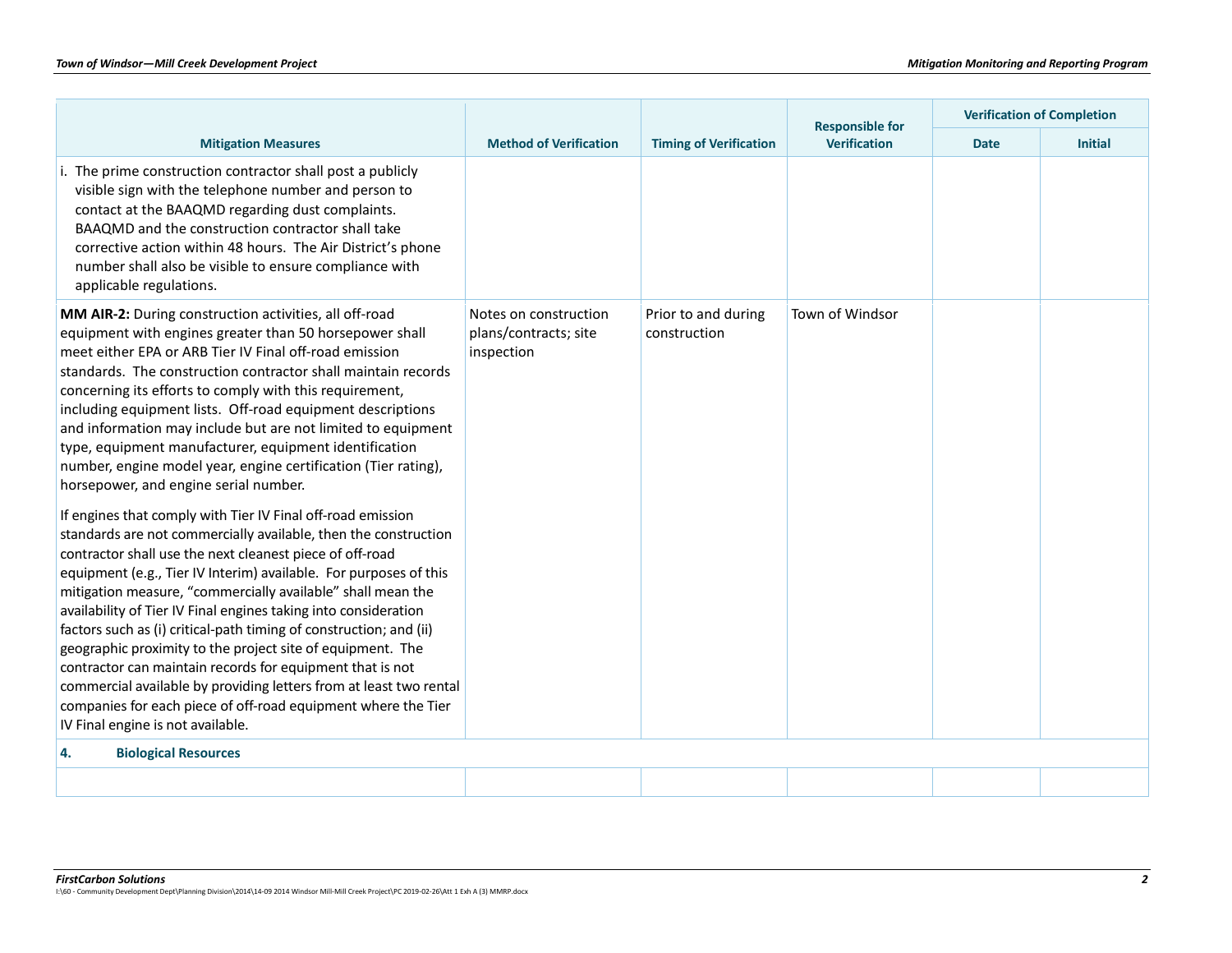|                                                                                                                                                                                                                                                                                                                                                                                                                                                                                                                                                                                                                                                                                                                                                                                                                                                                                                                                                                                                                                                                                           |                                                                |                               | <b>Responsible for</b> | <b>Verification of Completion</b> |                |  |
|-------------------------------------------------------------------------------------------------------------------------------------------------------------------------------------------------------------------------------------------------------------------------------------------------------------------------------------------------------------------------------------------------------------------------------------------------------------------------------------------------------------------------------------------------------------------------------------------------------------------------------------------------------------------------------------------------------------------------------------------------------------------------------------------------------------------------------------------------------------------------------------------------------------------------------------------------------------------------------------------------------------------------------------------------------------------------------------------|----------------------------------------------------------------|-------------------------------|------------------------|-----------------------------------|----------------|--|
| <b>Mitigation Measures</b>                                                                                                                                                                                                                                                                                                                                                                                                                                                                                                                                                                                                                                                                                                                                                                                                                                                                                                                                                                                                                                                                | <b>Method of Verification</b>                                  | <b>Timing of Verification</b> | <b>Verification</b>    | <b>Date</b>                       | <b>Initial</b> |  |
| MM BIO-1: Prior to site grading, properly timed, focused rare<br>plant surveys shall be conducted by a qualified botanist in all<br>suitable habitats (primarily wetlands) that are to be disturbed.<br>To effectively survey for the following four species as needed to<br>identify absence/presence during their blooming season, a<br>minimum of three surveys shall be conducted: many-flowered<br>navarretia (Navarretia leucocephala ssp.), Sonoma sunshine<br>(Blennosperma bakeri), Sebastopol meadowfoam (Limnanthes<br>vinculans), and Burke's goldfields (Lasthenia burkei). The<br>actual timing and number of surveys may be modified if local<br>reference populations can be checked to establish when the<br>target species are actually blooming and, therefore,<br>identifiable in the field. Survey guidelines developed by the<br>CNPS shall be employed for all surveys conducted for special-<br>status plant species. If no populations of these plants species<br>are detected during focused rare plant surveys, then no<br>additional mitigation is warranted. | Submittal of survey<br>reports to Town of<br>Windsor and USFWS | Prior to site grading         | Town of Windsor        |                                   |                |  |
| Any populations of special-status plant detected within the<br>development envelope and identified as potentially subject to<br>disturbance shall be mapped, and the project shall avoid<br>disturbance to those populations, if feasible.                                                                                                                                                                                                                                                                                                                                                                                                                                                                                                                                                                                                                                                                                                                                                                                                                                                |                                                                |                               |                        |                                   |                |  |
| If the special-status plant species are detected and cannot be<br>avoided, then a formal consultation with the USFWS shall be<br>initiated under Section 7 of the ESA, as appropriate. No direct<br>or indirect impacts to suitable habitat for these species shall<br>occur until Incidental Take authorization has been obtained<br>from the USFWS.                                                                                                                                                                                                                                                                                                                                                                                                                                                                                                                                                                                                                                                                                                                                     |                                                                |                               |                        |                                   |                |  |
| Based on the results of formal consultation with the USFWS,<br>species appropriate habitat preservation and/or creation<br>credits shall be dedicated within a USFWS-approved ecosystem<br>preservation bank. With USFWS approval, appropriate<br>payment into an in-lieu fee fund or on-site preservation may be<br>used to satisfy this measure.                                                                                                                                                                                                                                                                                                                                                                                                                                                                                                                                                                                                                                                                                                                                        |                                                                |                               |                        |                                   |                |  |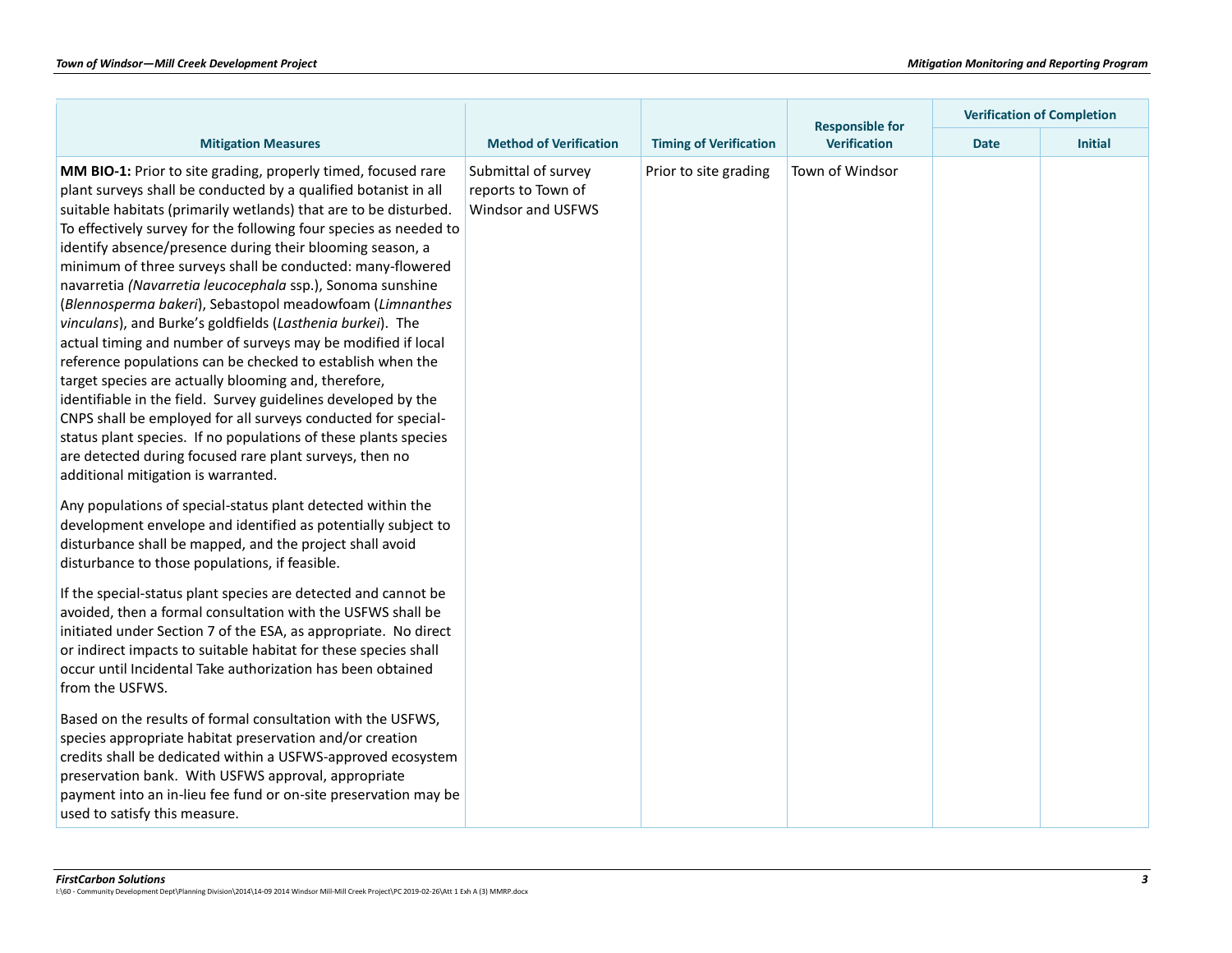|                                                                                                                                                                                                                                                                                                                                                                                                                                                                                                                                                                                                                                                                         |                                                                                                                            |                                                                                  | <b>Responsible for</b> | <b>Verification of Completion</b> |                |  |
|-------------------------------------------------------------------------------------------------------------------------------------------------------------------------------------------------------------------------------------------------------------------------------------------------------------------------------------------------------------------------------------------------------------------------------------------------------------------------------------------------------------------------------------------------------------------------------------------------------------------------------------------------------------------------|----------------------------------------------------------------------------------------------------------------------------|----------------------------------------------------------------------------------|------------------------|-----------------------------------|----------------|--|
| <b>Mitigation Measures</b>                                                                                                                                                                                                                                                                                                                                                                                                                                                                                                                                                                                                                                              | <b>Method of Verification</b>                                                                                              | <b>Timing of Verification</b>                                                    | <b>Verification</b>    | <b>Date</b>                       | <b>Initial</b> |  |
| MM BIO-2: If construction or tree removal is proposed during<br>the breeding/nesting season for local avian species (typically<br>March 1 through August 31), a focused survey for active nests<br>of raptors and migratory birds within and in the vicinity of (no<br>less than 250 feet outside the project boundaries, where<br>possible) the project site shall be conducted by a qualified<br>biologist. One survey will be conducted 30 days prior to tree<br>removal or construction activities. If no active nests are found,<br>then tree removal or construction activities may proceed.<br>If an active nest is located during pre-construction surveys, the | Submittal of survey<br>reports to Town of<br>Windsor and, if nests are<br>located, CDFW                                    | Prior to and during<br>tree removal if<br>occurring March 1<br>through August 31 | Town of Windsor        |                                   |                |  |
| United States Fish and Wildlife Service and/or the California<br>Department of Fish and Wildlife (as appropriate) shall be<br>notified regarding the status of the nest. Furthermore,<br>construction activities shall be restricted to avoid disturbance<br>of the nest until it is abandoned or the biologist deems<br>disturbance potential to be minimal. Restrictions may include<br>establishment of exclusion zones or alteration of the<br>construction schedule.                                                                                                                                                                                               |                                                                                                                            |                                                                                  |                        |                                   |                |  |
| MM BIO-3: The Applicant shall obtain a Clean Water Act<br>Section 404 permit from the U.S. Army Corps of Engineers for<br>impacts to wetlands and possible waters of the United States.<br>The Applicant shall also obtain a Clean Water Act Section 401<br>permit from the Regional Water Quality Control Board. These<br>permits shall be obtained prior to issuance of grading permits<br>and implementation of the proposed project.                                                                                                                                                                                                                                | Submittal of USACE Section<br>404 permit and RWQCB<br>Section 401 certification<br>documentation to the<br>Town of Windsor | Prior to issuance of a<br>grading permit                                         | Town of Windsor        |                                   |                |  |
| The Applicant shall ensure that the project will result in no net<br>loss of waters of the U.S. by providing mitigation through<br>impact avoidance, impact minimization, and/or compensatory<br>mitigation for the impact, as determined in the Clean Water<br>Act Section 404/401 permits. Compensatory mitigation may<br>consist of (1) obtaining credits from a mitigation bank; (2)<br>making a payment to an in-lieu fee program that will conduct<br>wetland, stream, or other aquatic resource restoration,                                                                                                                                                     |                                                                                                                            |                                                                                  |                        |                                   |                |  |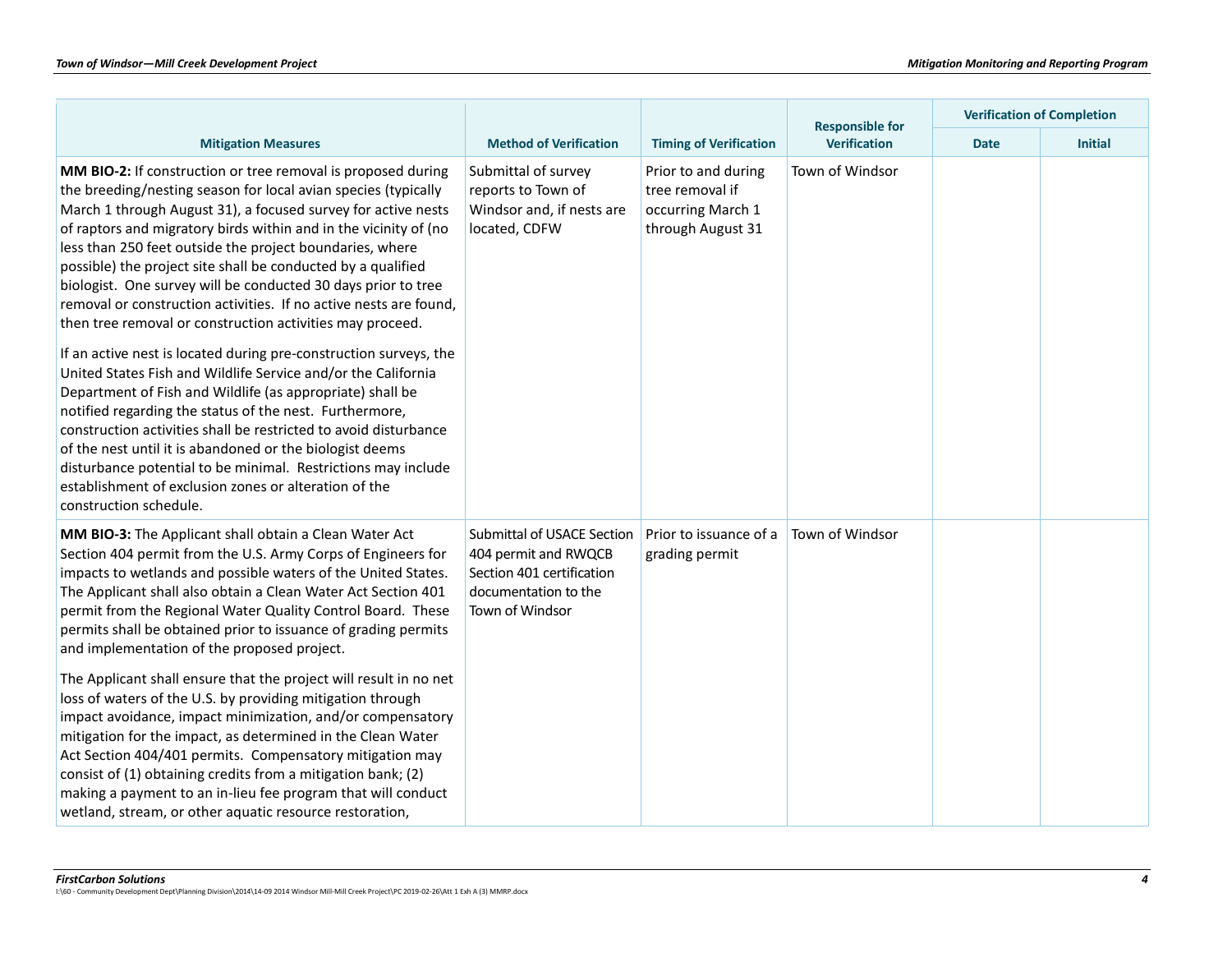|                                                                                                                                                                                                                                                                                                                                                                                                                                                                                                                                                                                                                                                                                                                                                                                                                                                                                                                                                                                                                                              |                                                                                             |                                                                    |                     | <b>Verification of Completion</b><br><b>Responsible for</b> |                |
|----------------------------------------------------------------------------------------------------------------------------------------------------------------------------------------------------------------------------------------------------------------------------------------------------------------------------------------------------------------------------------------------------------------------------------------------------------------------------------------------------------------------------------------------------------------------------------------------------------------------------------------------------------------------------------------------------------------------------------------------------------------------------------------------------------------------------------------------------------------------------------------------------------------------------------------------------------------------------------------------------------------------------------------------|---------------------------------------------------------------------------------------------|--------------------------------------------------------------------|---------------------|-------------------------------------------------------------|----------------|
| <b>Mitigation Measures</b>                                                                                                                                                                                                                                                                                                                                                                                                                                                                                                                                                                                                                                                                                                                                                                                                                                                                                                                                                                                                                   | <b>Method of Verification</b>                                                               | <b>Timing of Verification</b>                                      | <b>Verification</b> | <b>Date</b>                                                 | <b>Initial</b> |
| creation, enhancement, or preservation activities; and/or (3)<br>providing compensatory mitigation through an aquatic<br>resource restoration, establishment, enhancement, and/or<br>preservation activity. This final type of compensatory<br>mitigation may be provided at or adjacent to the impact site<br>(i.e., on-site mitigation) or at another location, usually within<br>the same watershed as the permitted impact (i.e., off-site<br>mitigation). The Project/Permit Applicant retains responsibility<br>for the implementation and success of the mitigation project.<br>Evidence of compliance with this mitigation measure shall be<br>provided prior to construction and grading activities for the<br>proposed project.                                                                                                                                                                                                                                                                                                    |                                                                                             |                                                                    |                     |                                                             |                |
| MM BIO-4: To protect the long-term habitat of Windsor Creek,<br>the Applicant shall ensure that the creek is not obstructed and<br>human intrusion into the riparian area is minimized. In<br>compliance with Section 1600 of the California Fish and Game<br>Code, the Applicant shall enter into a Lake and Streambed<br>Alteration Agreement prior to conducting any construction<br>activities within the creek corridor (defined by the California<br>Department of Fish and Wildlife as the top of bank plus the<br>outer edge of the dripline of riparian vegetation) which will<br>identify conditions the Applicant will implement. As a<br>condition of the Lake and Streambed Alteration Agreement,<br>the following mitigation measure shall be implemented to<br>compensate for the removal of riparian habitat:<br>1. Riparian habitat shall be created at not less than a 1:1 ratio<br>in an area within reasonable proximity to the project site,<br>and a Riparian Restoration and Monitoring Plan shall be<br>established. | Submittal of Lake and<br><b>Streambed Alteration</b><br>Agreement to the Town of<br>Windsor | Prior to construction<br>activities within<br><b>Windsor Creek</b> | Town of Windsor     |                                                             |                |
| <b>Cultural and Tribal Cultural Resources</b><br>5.                                                                                                                                                                                                                                                                                                                                                                                                                                                                                                                                                                                                                                                                                                                                                                                                                                                                                                                                                                                          |                                                                                             |                                                                    |                     |                                                             |                |
| MM CUL-1: In the event that buried cultural resources are<br>discovered during construction, operations shall stop in the<br>immediate vicinity of the find and a qualified archaeologist                                                                                                                                                                                                                                                                                                                                                                                                                                                                                                                                                                                                                                                                                                                                                                                                                                                    | Verification of inadvertent<br>discovery clause in<br>construction contracts;               | Prior to issuance of a<br>grading permit;<br>during construction   | Town of Windsor     |                                                             |                |

*FirstCarbon Solutions 5* I:\60 - Community Development Dept\Planning Division\2014\14-09 2014 Windsor Mill-Mill Creek Project\PC 2019-02-26\Att 1 Exh A (3) MMRP.docx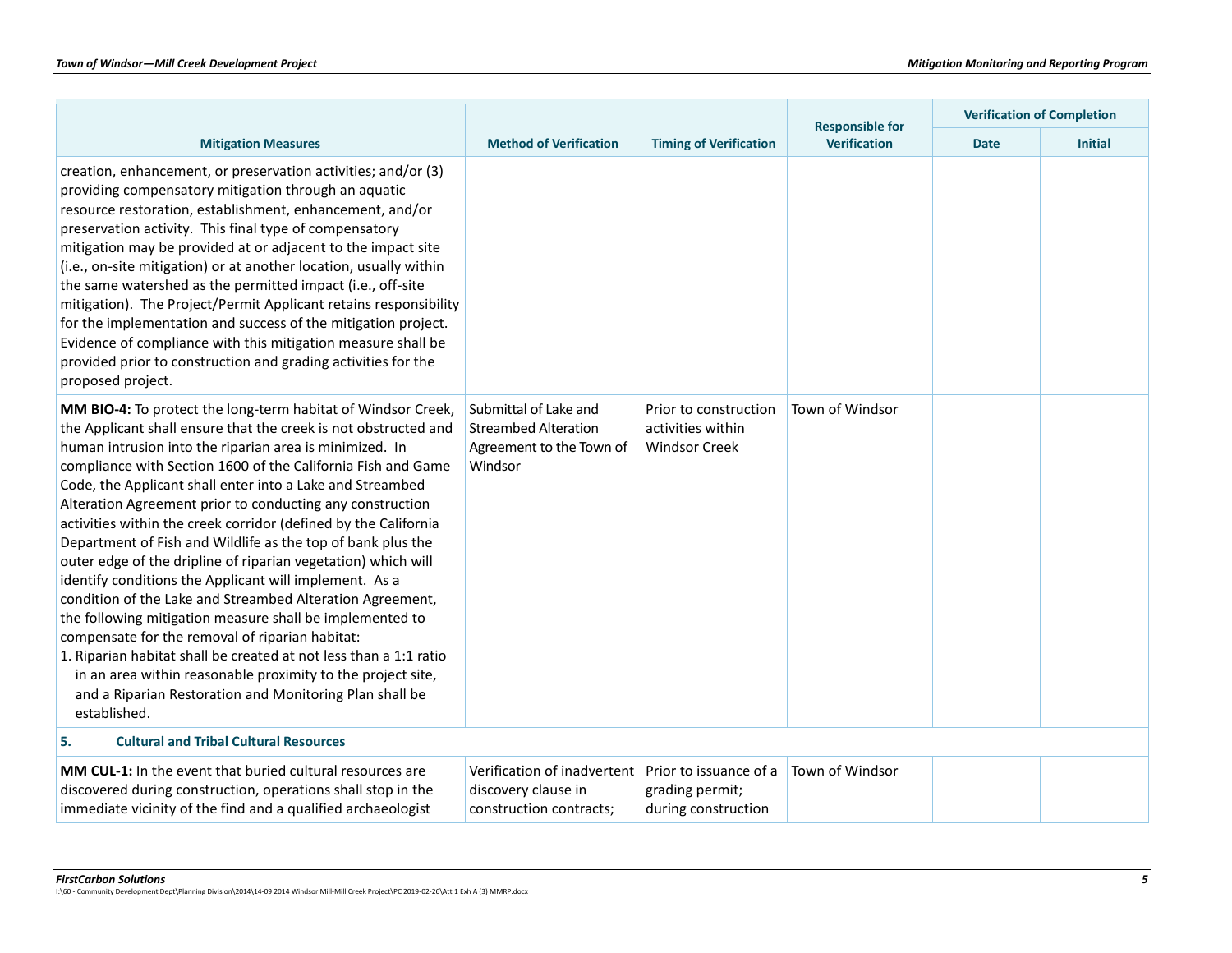|                                                                                                                      |                               |                               | <b>Responsible for</b> |             | <b>Verification of Completion</b> |
|----------------------------------------------------------------------------------------------------------------------|-------------------------------|-------------------------------|------------------------|-------------|-----------------------------------|
| <b>Mitigation Measures</b>                                                                                           | <b>Method of Verification</b> | <b>Timing of Verification</b> | <b>Verification</b>    | <b>Date</b> | <b>Initial</b>                    |
| shall be consulted to determine whether the resource requires                                                        | submittal of                  |                               |                        |             |                                   |
| further study. Any previously undiscovered resources found                                                           | documentation of Native       |                               |                        |             |                                   |
| during construction on the project site shall be recorded on                                                         | American consultation to      |                               |                        |             |                                   |
| appropriate California Department of Parks and Recreation                                                            | the Town of Windsor if        |                               |                        |             |                                   |
| forms and evaluated for significance in terms of CEQA criteria.                                                      | resources are                 |                               |                        |             |                                   |
| The qualified archeologist shall make recommendations to the                                                         | encountered                   |                               |                        |             |                                   |
| Lead Agency on the measures that shall be implemented to                                                             |                               |                               |                        |             |                                   |
| protect the discovered resources, including but not limited to                                                       |                               |                               |                        |             |                                   |
| excavation of the finds and evaluation of the finds in                                                               |                               |                               |                        |             |                                   |
| accordance with Section 15064.5 of the CEQA Guidelines. If the                                                       |                               |                               |                        |             |                                   |
|                                                                                                                      |                               |                               |                        |             |                                   |
| resources are determined to be unique historic resources as<br>defined under Section 15064.5 of the CEQA Guidelines, |                               |                               |                        |             |                                   |
|                                                                                                                      |                               |                               |                        |             |                                   |
| mitigation measures shall be identified by the monitor and                                                           |                               |                               |                        |             |                                   |
| recommended to the Lead Agency. Appropriate mitigation                                                               |                               |                               |                        |             |                                   |
| measures for significant resources could include avoidance or                                                        |                               |                               |                        |             |                                   |
| capping, incorporation of the site in green space, parks, or                                                         |                               |                               |                        |             |                                   |
| open space, or data recovery excavations of the finds. No                                                            |                               |                               |                        |             |                                   |
| further grading shall occur in the area of the discovery until the                                                   |                               |                               |                        |             |                                   |
| Lead Agency approves the measures to protect these                                                                   |                               |                               |                        |             |                                   |
| resources. Any archaeological artifacts recovered as a result of                                                     |                               |                               |                        |             |                                   |
| mitigation shall be donated to a qualified scientific institution                                                    |                               |                               |                        |             |                                   |
| approved by the Lead Agency where they would be afforded                                                             |                               |                               |                        |             |                                   |
| long-term preservation to allow future scientific study.                                                             |                               |                               |                        |             |                                   |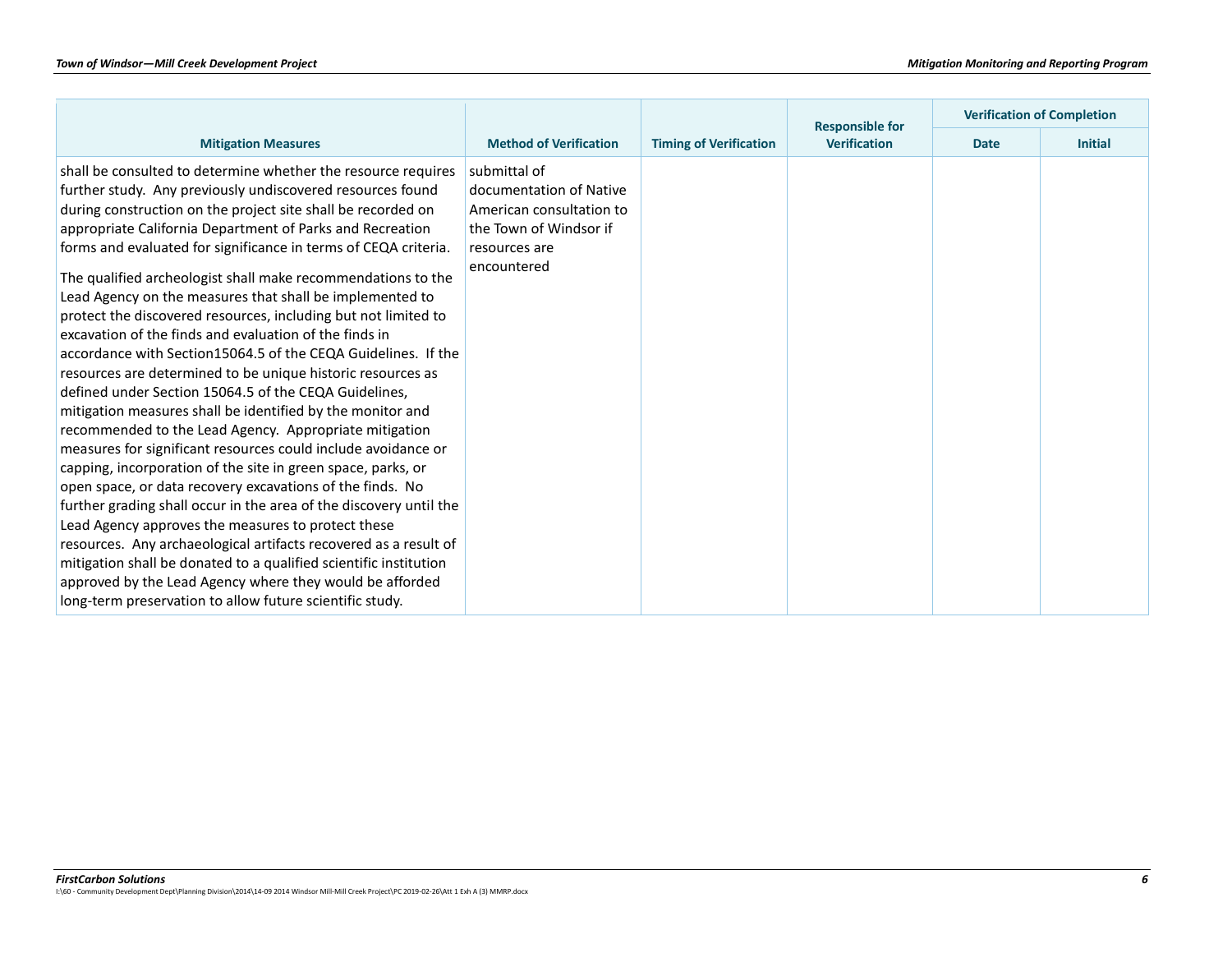|                                                                                                                                                                                                                                                                                                                                                                                                                                                                                                                                                                                                                                                                                                                                                                                                                                                                                                                                                                                                                                                                                                                          |                                                                                                                                                                                                               |                                                                  | <b>Responsible for</b><br>Verification | <b>Verification of Completion</b> |                |
|--------------------------------------------------------------------------------------------------------------------------------------------------------------------------------------------------------------------------------------------------------------------------------------------------------------------------------------------------------------------------------------------------------------------------------------------------------------------------------------------------------------------------------------------------------------------------------------------------------------------------------------------------------------------------------------------------------------------------------------------------------------------------------------------------------------------------------------------------------------------------------------------------------------------------------------------------------------------------------------------------------------------------------------------------------------------------------------------------------------------------|---------------------------------------------------------------------------------------------------------------------------------------------------------------------------------------------------------------|------------------------------------------------------------------|----------------------------------------|-----------------------------------|----------------|
| <b>Mitigation Measures</b>                                                                                                                                                                                                                                                                                                                                                                                                                                                                                                                                                                                                                                                                                                                                                                                                                                                                                                                                                                                                                                                                                               | <b>Method of Verification</b>                                                                                                                                                                                 | <b>Timing of Verification</b>                                    |                                        | <b>Date</b>                       | <b>Initial</b> |
| MM CUL-2: Given the high potential of encountering<br>Pleistocene vertebrates anywhere within the confines of the<br>project site, a qualified paleontological monitor shall be<br>present during the initial phase of ground disturbance (i.e.,<br>grading and other site preparation) in order to check for the<br>inadvertent exposure of paleontological resources. This may<br>be followed by regular periodic or "spot-check" archaeological<br>monitoring during ground disturbance as needed. Should any<br>vertebrate remains be encountered, all construction-related<br>activities shall be diverted from the find until a professional<br>paleontologist has properly recorded and evaluated and, if<br>deemed appropriate, salvaged them in a timely manner.<br>Recovered fossils shall be deposited in an appropriate<br>repository, such as the University of California Museum of<br>Paleontology, where they will be properly curated and available<br>for scientific research and education.                                                                                                           | Verification of inadvertent<br>discovery clause in<br>construction contracts;<br>submittal of<br>documentation of<br>paleontologist<br>consultation to the Town<br>of Windsor if resources<br>are encountered | Prior to issuance of a<br>grading permit;<br>during construction | Town of Windsor                        |                                   |                |
| MM CUL-3: In the event of the accidental discovery or<br>recognition of any human remains, California Health and Safety<br>Code Section 7050.5 and California Public Resources Code<br>Section 5097.98 shall be followed. If during the course of project<br>development there is accidental discovery or recognition of any<br>human remains, the following steps shall be taken:<br>1. There shall be no further excavation or disturbance of the<br>site or any nearby area reasonably suspected to overlie<br>adjacent human remains until the County Coroner is<br>contacted to determine if the remains are Native American<br>and if an investigation of the cause of death is required. If<br>the coroner determines the remains to be Native American,<br>the coroner shall contact the NAHC within 24 hours, and the<br>NAHC shall identify the person or persons it believes to be<br>the "most likely descendant" of the deceased Native<br>American. The most likely descendant may make<br>recommendations to the landowner or the person<br>responsible for the excavation work, for means of treating or | Verification of accidental<br>discovery clause in<br>construction contracts;<br>submittal of<br>documentation of Native<br>American consultation to<br>the Town of Windsor if<br>resources are<br>encountered | Prior to issuance of a<br>grading permit;<br>during construction | Town of Windsor                        |                                   |                |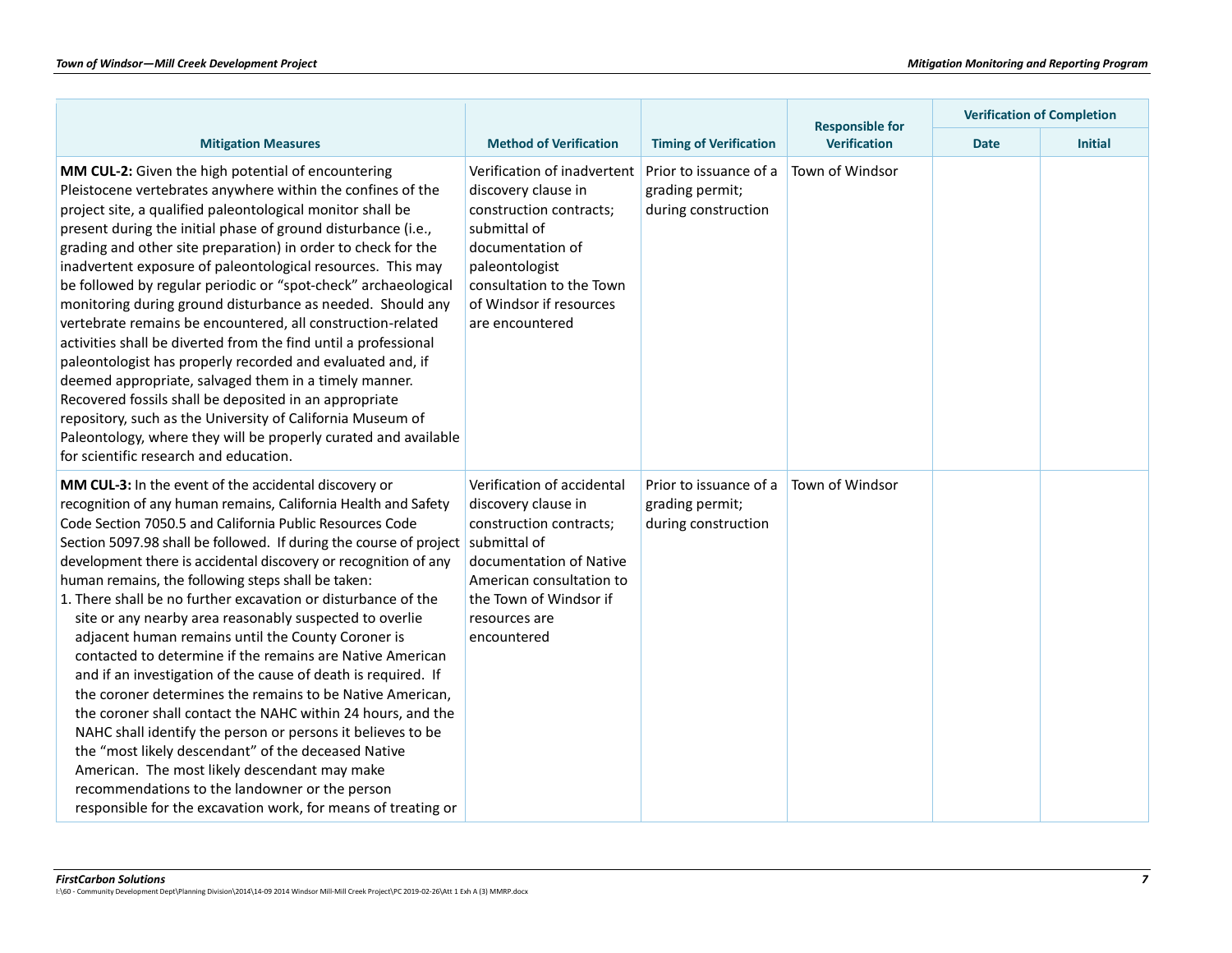|                                                                                                                                                                                                                                                                                                                                                                                                                                                                                                                                                                                                                                                |                                                                                         |                                              | <b>Responsible for</b> | <b>Verification of Completion</b> |                |
|------------------------------------------------------------------------------------------------------------------------------------------------------------------------------------------------------------------------------------------------------------------------------------------------------------------------------------------------------------------------------------------------------------------------------------------------------------------------------------------------------------------------------------------------------------------------------------------------------------------------------------------------|-----------------------------------------------------------------------------------------|----------------------------------------------|------------------------|-----------------------------------|----------------|
| <b>Mitigation Measures</b>                                                                                                                                                                                                                                                                                                                                                                                                                                                                                                                                                                                                                     | <b>Method of Verification</b>                                                           | <b>Timing of Verification</b>                | <b>Verification</b>    | <b>Date</b>                       | <b>Initial</b> |
| disposing of, with appropriate dignity, the human remains<br>and any associated grave goods as provided in PRC Section<br>5097.98, or<br>2. Where the following conditions occur:<br>• The NAHC is unable to identify a most likely descendent or<br>the most likely descendent failed to make a<br>recommendation within 48 hours after being notified by<br>the commission;<br>• The descendant identified fails to make a<br>recommendation; or<br>• The landowner or his authorized representative rejects the<br>recommendation of the descendant, and mediation by the<br>NAHC fails to provide measures acceptable to the<br>landowner. |                                                                                         |                                              |                        |                                   |                |
| Then the landowner or his/her authorized representative shall<br>rebury the Native American human remains and associated<br>grave goods with appropriate dignity either in accordance with<br>the recommendations of the MLD or on the project site in a<br>location not subject to further subsurface disturbance.                                                                                                                                                                                                                                                                                                                            |                                                                                         |                                              |                        |                                   |                |
| <b>Geology and Soils</b><br>6.                                                                                                                                                                                                                                                                                                                                                                                                                                                                                                                                                                                                                 |                                                                                         |                                              |                        |                                   |                |
| MM GEO-1: Prior to the issuance of a grading or building permit<br>and during the foundation phases of construction, the project<br>applicant shall demonstrate to the Town of Windsor that all<br>applicable recommendations from a design-level geotechnical<br>report have been incorporated into the project plans.                                                                                                                                                                                                                                                                                                                        | Submittal and approval of<br>final geotechnical<br>evaluation to the Town of<br>Windsor | Prior to issuance of<br>construction permits | Town of Windsor        |                                   |                |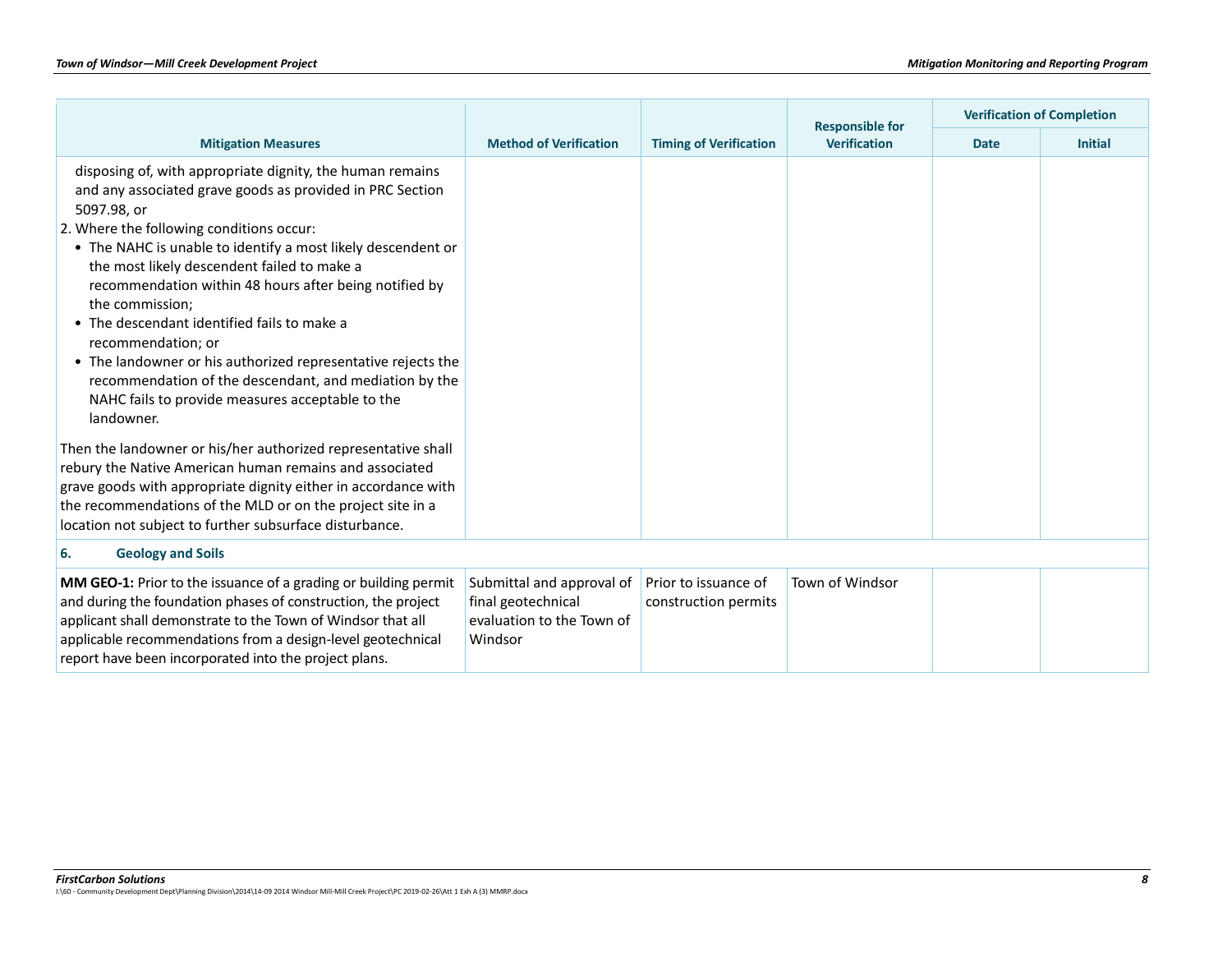|                                                                                                                                                                                                                                                                                                                                                                                                                                                                                                                                                                                                                                                                                                                                                                                                                                                                                                                                                                                                                                                                                                                                                                                                                                                                                                                                                                                                                                                                                 |                                           |                                          | <b>Responsible for</b> |             | <b>Verification of Completion</b> |
|---------------------------------------------------------------------------------------------------------------------------------------------------------------------------------------------------------------------------------------------------------------------------------------------------------------------------------------------------------------------------------------------------------------------------------------------------------------------------------------------------------------------------------------------------------------------------------------------------------------------------------------------------------------------------------------------------------------------------------------------------------------------------------------------------------------------------------------------------------------------------------------------------------------------------------------------------------------------------------------------------------------------------------------------------------------------------------------------------------------------------------------------------------------------------------------------------------------------------------------------------------------------------------------------------------------------------------------------------------------------------------------------------------------------------------------------------------------------------------|-------------------------------------------|------------------------------------------|------------------------|-------------|-----------------------------------|
| <b>Mitigation Measures</b>                                                                                                                                                                                                                                                                                                                                                                                                                                                                                                                                                                                                                                                                                                                                                                                                                                                                                                                                                                                                                                                                                                                                                                                                                                                                                                                                                                                                                                                      | <b>Method of Verification</b>             | <b>Timing of Verification</b>            | <b>Verification</b>    | <b>Date</b> | <b>Initial</b>                    |
| 9.<br><b>Hydrology and Water Quality</b>                                                                                                                                                                                                                                                                                                                                                                                                                                                                                                                                                                                                                                                                                                                                                                                                                                                                                                                                                                                                                                                                                                                                                                                                                                                                                                                                                                                                                                        |                                           |                                          |                        |             |                                   |
| MM HYD-1: Prior to issuance of building permits, the project<br>applicant shall prepare and submit drainage improvement<br>plans to the Town of Windsor that demonstrate that there<br>would be no net increase in surface elevation adjacent to or at<br>any point downstream or upstream of the project site between<br>pre-development conditions and post-development conditions<br>for any storm event with a recurrence interval of 100 years or<br>less. The project shall provide an adequate underground storm<br>drain capacity across the project site to accommodate 10-year<br>flows under conditions of full development of the project site<br>and all upstream areas draining to the project site in<br>accordance with the most recent adoption of the Town of<br>Windsor General Plan. The project shall provide adequate<br>underground and overland flow capacity across the project site<br>to accommodate 100-year flows under conditions of full<br>development of the project site and all upstream areas<br>draining to the project site in accordance with the most recent<br>adoption of the Town of Windsor General Plan, without<br>flooding of structures or unacceptable flooding or damage to<br>other facilities, as determined by the Town Engineer. All<br>design, analyses, and calculations shall be subject to review<br>and approval by the Town Engineer to ensure that the project<br>design is in compliance with these requirements. | Approval of drainage<br>improvement plans | Prior to issuance of<br>building permits | Town of Windsor        |             |                                   |
| MM HYD-2: Prior to issuance of grading permits for the<br>proposed project, the project applicant shall prepare and submit<br>plans to the Town of Windsor demonstrating that all structures<br>are at least 1 foot above the 100-year flood elevation.                                                                                                                                                                                                                                                                                                                                                                                                                                                                                                                                                                                                                                                                                                                                                                                                                                                                                                                                                                                                                                                                                                                                                                                                                         |                                           |                                          |                        |             |                                   |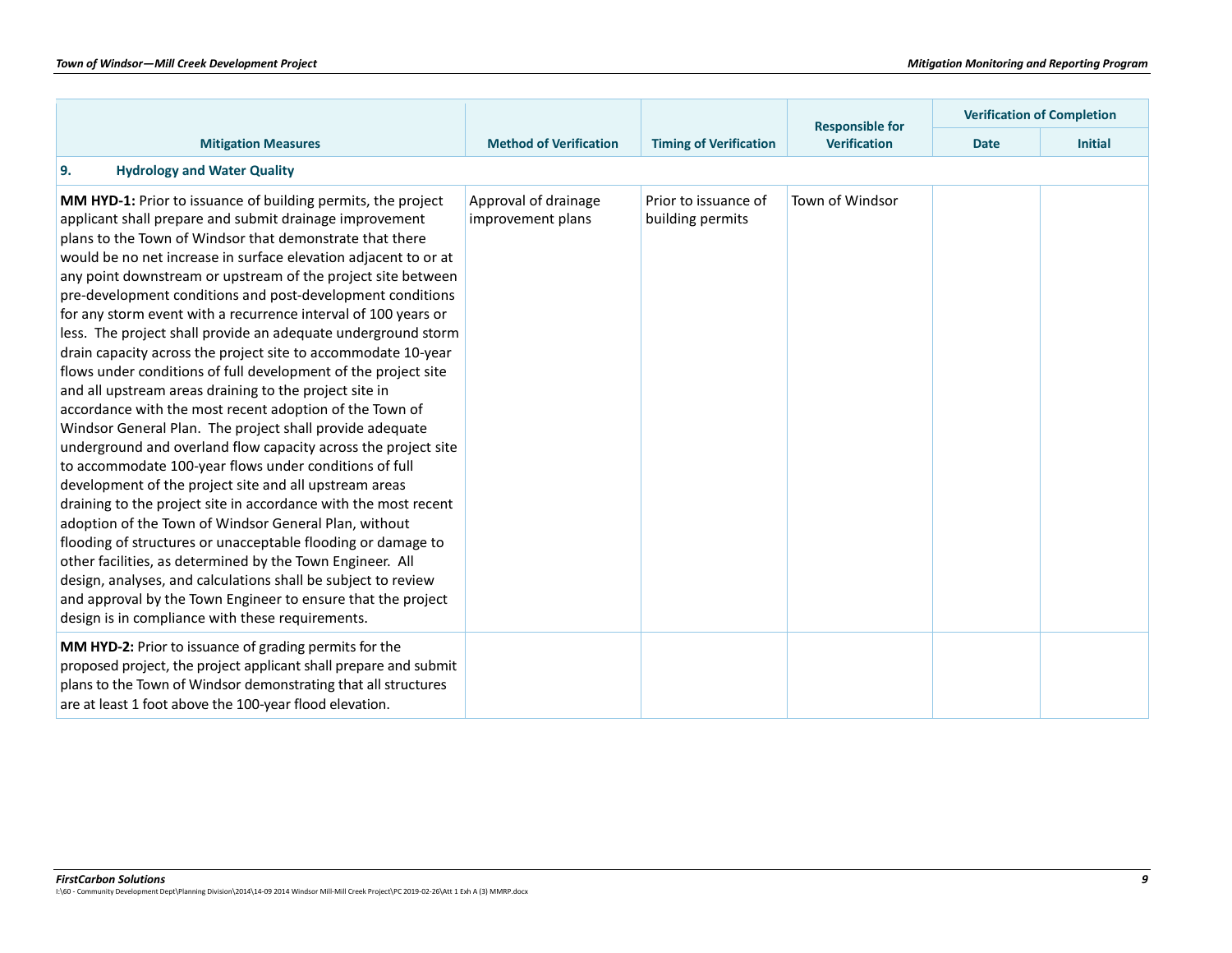|                                                                                                                                                                                                                                                                                                                                                                                                                                                                                                                                                                                                                                                                                                                                                                                                                                                                                                                                                                                                                                                                                                                                                                                                                                                                                                                                                                                                                                                                                                                                                                                       |                                                 |                                                                 |                                               | <b>Verification of Completion</b> |                |  |
|---------------------------------------------------------------------------------------------------------------------------------------------------------------------------------------------------------------------------------------------------------------------------------------------------------------------------------------------------------------------------------------------------------------------------------------------------------------------------------------------------------------------------------------------------------------------------------------------------------------------------------------------------------------------------------------------------------------------------------------------------------------------------------------------------------------------------------------------------------------------------------------------------------------------------------------------------------------------------------------------------------------------------------------------------------------------------------------------------------------------------------------------------------------------------------------------------------------------------------------------------------------------------------------------------------------------------------------------------------------------------------------------------------------------------------------------------------------------------------------------------------------------------------------------------------------------------------------|-------------------------------------------------|-----------------------------------------------------------------|-----------------------------------------------|-----------------------------------|----------------|--|
| <b>Mitigation Measures</b>                                                                                                                                                                                                                                                                                                                                                                                                                                                                                                                                                                                                                                                                                                                                                                                                                                                                                                                                                                                                                                                                                                                                                                                                                                                                                                                                                                                                                                                                                                                                                            | <b>Method of Verification</b>                   | <b>Timing of Verification</b>                                   | <b>Responsible for</b><br><b>Verification</b> | <b>Date</b>                       | <b>Initial</b> |  |
| MM HYD-3: Prior to issuance of permits for the new Bell Road<br>bridge, the project applicant shall prepare and submit plans to<br>the Town of Windsor demonstrating that the proposed bridge<br>does not exacerbate the existing drainage conditions within<br>Windsor Creek.                                                                                                                                                                                                                                                                                                                                                                                                                                                                                                                                                                                                                                                                                                                                                                                                                                                                                                                                                                                                                                                                                                                                                                                                                                                                                                        | Approval of plans                               | Prior to issuance of<br>permits for the new<br>Bell Road bridge | Town of Windsor                               |                                   |                |  |
| 12.<br><b>Noise</b>                                                                                                                                                                                                                                                                                                                                                                                                                                                                                                                                                                                                                                                                                                                                                                                                                                                                                                                                                                                                                                                                                                                                                                                                                                                                                                                                                                                                                                                                                                                                                                   |                                                 |                                                                 |                                               |                                   |                |  |
| <b>MM NOI-1:</b> To reduce potential construction noise impacts, the<br>following measures shall be implemented:<br>• The construction contractor shall ensure that all construction<br>equipment has appropriate sound muffling devices that are<br>properly maintained and that are used at all times when<br>such equipment is in operation.<br>• The construction contractor shall ensure that all internal<br>combustion engine equipment is equipped with mufflers<br>that are in good operating condition and appropriate for the<br>equipment.<br>• The construction contractor shall ensure that "quiet" models<br>of air compressors and other stationary construction<br>equipment are utilized where such technology exists.<br>• The construction contractor shall locate, to the maximum<br>extent practical, on-site equipment staging areas to<br>maximize the distance between construction-related noise<br>sources and noise-sensitive receptors nearest the project<br>site during all project construction.<br>• The construction contractor shall place all stationary<br>construction equipment so that emitted noise is directed<br>away from sensitive receptors nearest the project site.<br>• The construction contractor shall prohibit idling of internal<br>combustion engines in excess of 5 minutes.<br>• All noise-producing construction activities, including<br>deliveries of materials and warmup of equipment, shall be<br>limited to the hours of 7:00 a.m. and 7:00 p.m. Monday<br>through Friday and between the hours of 8:00 a.m. and 7:00 | Notes on construction<br>plans; site inspection | Prior to and during<br>construction                             | Town of Windsor                               |                                   |                |  |